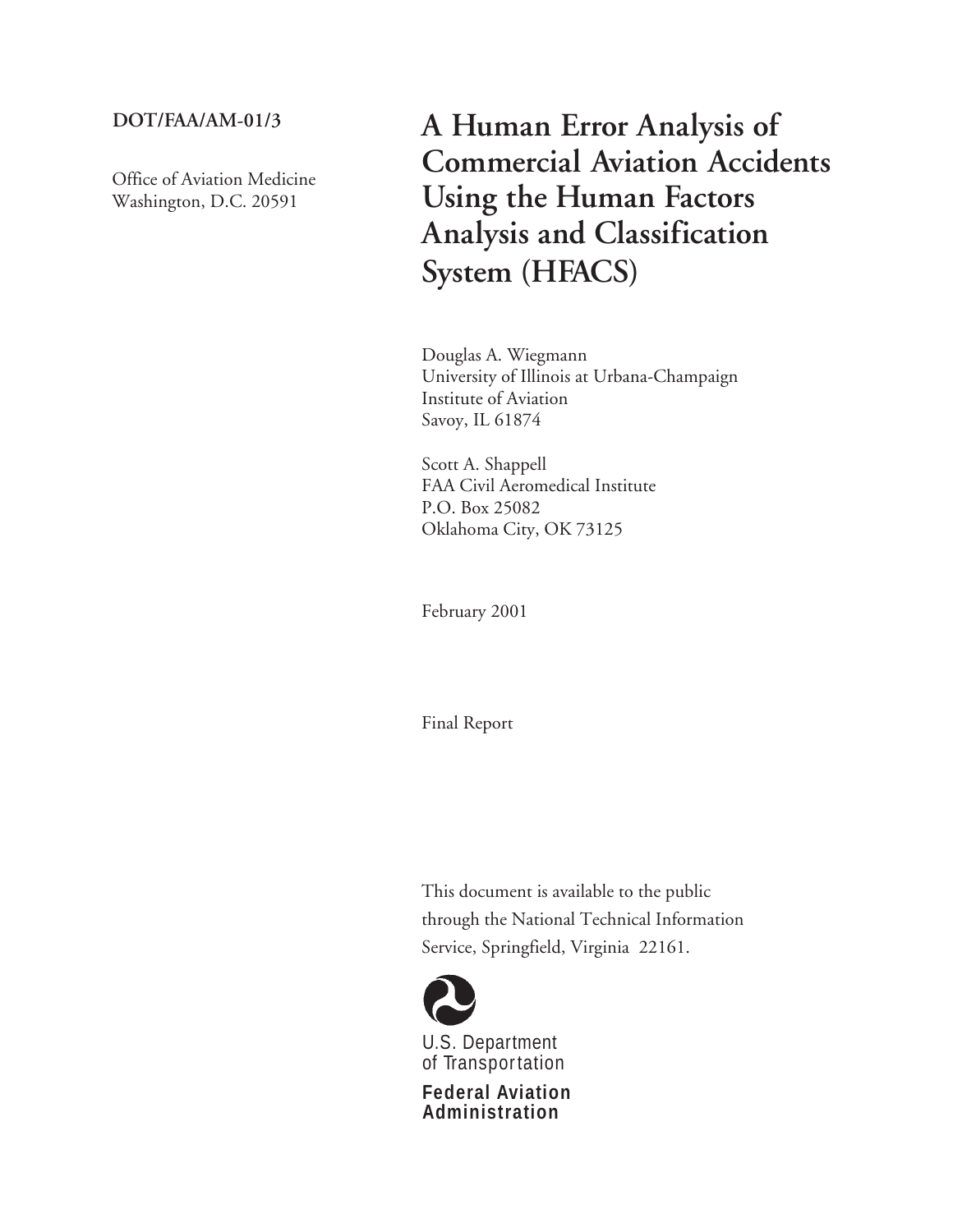# *NOTICE*

This document is disseminated under the sponsorship of the U.S. Department of Transportation in the interest of information exchange. The United States Government assumes no liability for the contents thereof.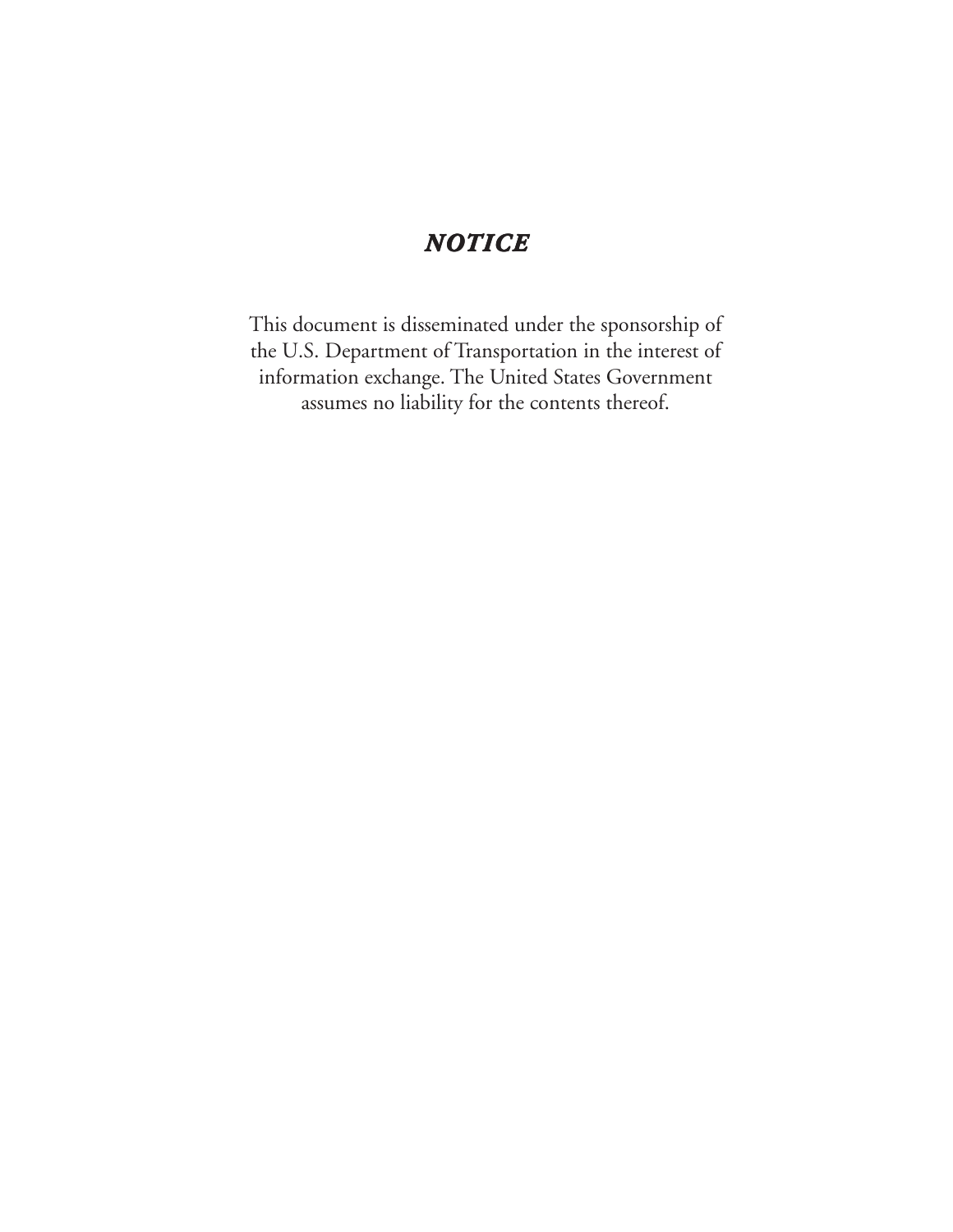## Technical Report Documentation Page

| 1. Report No.                                                                                                                                                                                                                                                                                                                                                                                                                                                                                                                                                                                                                                                                                                                                                                                                                                                                                                                                                                                                                                                                                                                                                                                                            | 2. Government Accession No.                          |                                                                                            |                                           |           |  |
|--------------------------------------------------------------------------------------------------------------------------------------------------------------------------------------------------------------------------------------------------------------------------------------------------------------------------------------------------------------------------------------------------------------------------------------------------------------------------------------------------------------------------------------------------------------------------------------------------------------------------------------------------------------------------------------------------------------------------------------------------------------------------------------------------------------------------------------------------------------------------------------------------------------------------------------------------------------------------------------------------------------------------------------------------------------------------------------------------------------------------------------------------------------------------------------------------------------------------|------------------------------------------------------|--------------------------------------------------------------------------------------------|-------------------------------------------|-----------|--|
| DOT/FAA/AM-01/3                                                                                                                                                                                                                                                                                                                                                                                                                                                                                                                                                                                                                                                                                                                                                                                                                                                                                                                                                                                                                                                                                                                                                                                                          |                                                      |                                                                                            | 3. Recipient's Catalog No.                |           |  |
| 4. Title and Subtitle<br>A Human Error Analysis of Commercial Aviation Accidents<br>Using the Human Factors Analysis and Classification System (HFACS)                                                                                                                                                                                                                                                                                                                                                                                                                                                                                                                                                                                                                                                                                                                                                                                                                                                                                                                                                                                                                                                                   |                                                      |                                                                                            | 5. Report Date<br>February 2001           |           |  |
|                                                                                                                                                                                                                                                                                                                                                                                                                                                                                                                                                                                                                                                                                                                                                                                                                                                                                                                                                                                                                                                                                                                                                                                                                          |                                                      |                                                                                            | 6. Performing Organization Code           |           |  |
| 7. Author(s)                                                                                                                                                                                                                                                                                                                                                                                                                                                                                                                                                                                                                                                                                                                                                                                                                                                                                                                                                                                                                                                                                                                                                                                                             |                                                      | 8. Performing Organization Report No.                                                      |                                           |           |  |
| Wiegmann, D.A. <sup>1</sup> , and Shappell, S.A. <sup>2</sup>                                                                                                                                                                                                                                                                                                                                                                                                                                                                                                                                                                                                                                                                                                                                                                                                                                                                                                                                                                                                                                                                                                                                                            |                                                      |                                                                                            |                                           |           |  |
| 9. Performing Organization Name and Address                                                                                                                                                                                                                                                                                                                                                                                                                                                                                                                                                                                                                                                                                                                                                                                                                                                                                                                                                                                                                                                                                                                                                                              |                                                      |                                                                                            | 10. Work Unit No. (TRAIS)                 |           |  |
| <sup>1</sup> University of Illinois at Urbana-Champaign, Institute of Aviation,                                                                                                                                                                                                                                                                                                                                                                                                                                                                                                                                                                                                                                                                                                                                                                                                                                                                                                                                                                                                                                                                                                                                          |                                                      |                                                                                            |                                           |           |  |
| Savoy, IL 61874                                                                                                                                                                                                                                                                                                                                                                                                                                                                                                                                                                                                                                                                                                                                                                                                                                                                                                                                                                                                                                                                                                                                                                                                          |                                                      |                                                                                            | 11. Contract or Grant No.                 |           |  |
| <sup>2</sup> FAA Civil Aeromedical Institute, P.O. Box 25082, Oklahoma City, OK 73125                                                                                                                                                                                                                                                                                                                                                                                                                                                                                                                                                                                                                                                                                                                                                                                                                                                                                                                                                                                                                                                                                                                                    |                                                      |                                                                                            | 99-G-006                                  |           |  |
| 12. Sponsoring Agency name and Address                                                                                                                                                                                                                                                                                                                                                                                                                                                                                                                                                                                                                                                                                                                                                                                                                                                                                                                                                                                                                                                                                                                                                                                   |                                                      |                                                                                            | 13. Type of Report and Period Covered     |           |  |
| Office of Aviation Medicine                                                                                                                                                                                                                                                                                                                                                                                                                                                                                                                                                                                                                                                                                                                                                                                                                                                                                                                                                                                                                                                                                                                                                                                              |                                                      |                                                                                            |                                           |           |  |
| Federal Aviation Administration                                                                                                                                                                                                                                                                                                                                                                                                                                                                                                                                                                                                                                                                                                                                                                                                                                                                                                                                                                                                                                                                                                                                                                                          |                                                      |                                                                                            | 14. Sponsoring Agency Code                |           |  |
| 800 Independence Ave., S.W.                                                                                                                                                                                                                                                                                                                                                                                                                                                                                                                                                                                                                                                                                                                                                                                                                                                                                                                                                                                                                                                                                                                                                                                              |                                                      |                                                                                            |                                           |           |  |
| Washington, DC 20591<br>15. Supplemental Notes                                                                                                                                                                                                                                                                                                                                                                                                                                                                                                                                                                                                                                                                                                                                                                                                                                                                                                                                                                                                                                                                                                                                                                           |                                                      |                                                                                            |                                           |           |  |
|                                                                                                                                                                                                                                                                                                                                                                                                                                                                                                                                                                                                                                                                                                                                                                                                                                                                                                                                                                                                                                                                                                                                                                                                                          |                                                      |                                                                                            |                                           |           |  |
| Work was accomplished under task # AAM-A-00-HRR-520.<br>16. Abstract                                                                                                                                                                                                                                                                                                                                                                                                                                                                                                                                                                                                                                                                                                                                                                                                                                                                                                                                                                                                                                                                                                                                                     |                                                      |                                                                                            |                                           |           |  |
| The Human Factors Analysis and Classification System (HFACS) is a general human error framework<br>originally developed and tested within the U.S. military as a tool for investigating and analyzing the human<br>causes of aviation accidents. Based upon Reason's (1990) model of latent and active failures, HFACS<br>addresses human error at all levels of the system, including the condition of aircrew and organizational<br>factors. The purpose of the present study was to assess the utility of the HFACS framework as an error<br>analysis and classification tool outside the military. Specifically, HFACS was applied to commercial aviation<br>accident records maintained by the National Transportation Safety Board (NTSB). Using accidents that<br>occurred between January 1990 and December 1996, it was demonstrated that HFACS reliably<br>accommodated all human causal factors associated with the commercial accidents examined. In addition, the<br>classification of data using HFACS highlighted several critical safety issues in need of intervention research.<br>These results demonstrate that the HFACS framework can be a viable tool for use within the civil aviation<br>arena. |                                                      |                                                                                            |                                           |           |  |
| 17. Key Words                                                                                                                                                                                                                                                                                                                                                                                                                                                                                                                                                                                                                                                                                                                                                                                                                                                                                                                                                                                                                                                                                                                                                                                                            |                                                      | 18. Distribution Statement                                                                 |                                           |           |  |
| Aviation, Human Error, Accident Investigation,                                                                                                                                                                                                                                                                                                                                                                                                                                                                                                                                                                                                                                                                                                                                                                                                                                                                                                                                                                                                                                                                                                                                                                           |                                                      | Document is available to the public through the<br>National Technical Information Service, |                                           |           |  |
| Database Analysis, Commercial Aviation                                                                                                                                                                                                                                                                                                                                                                                                                                                                                                                                                                                                                                                                                                                                                                                                                                                                                                                                                                                                                                                                                                                                                                                   |                                                      |                                                                                            | Springfield, Virginia 22161               |           |  |
| 19. Security Classif. (of this report)<br>Unclassified                                                                                                                                                                                                                                                                                                                                                                                                                                                                                                                                                                                                                                                                                                                                                                                                                                                                                                                                                                                                                                                                                                                                                                   | 20. Security Classif. (of this page)<br>Unclassified |                                                                                            | 21. No. of Pages<br>17                    | 22. Price |  |
| Form DOT F 1700.7 (8-72)                                                                                                                                                                                                                                                                                                                                                                                                                                                                                                                                                                                                                                                                                                                                                                                                                                                                                                                                                                                                                                                                                                                                                                                                 |                                                      |                                                                                            | Reproduction of completed page authorized |           |  |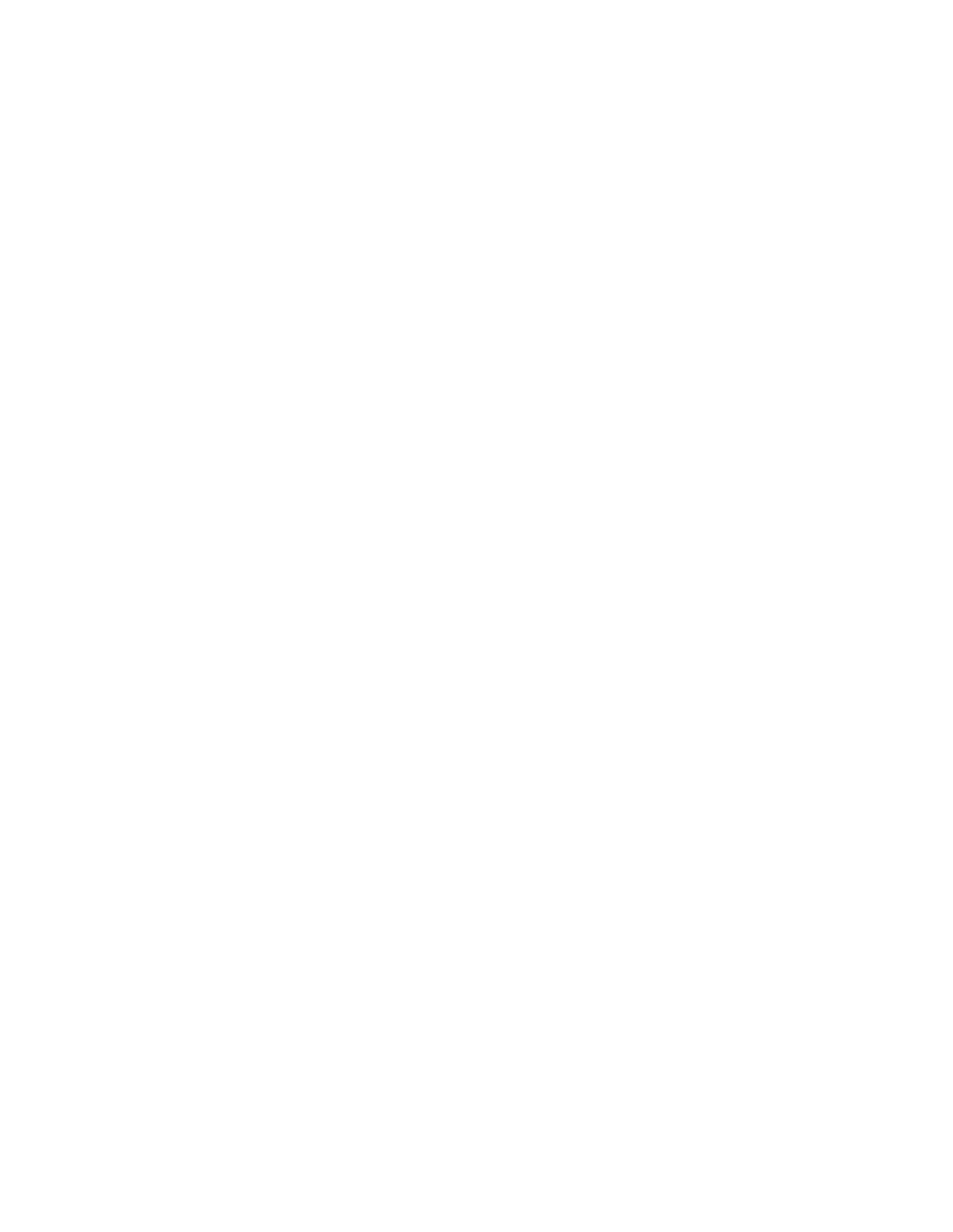## **ACKNOWLEDGMENTS**

The authors thank Frank Cristina and Anthony Pape for their assistance in gathering, organizing and analyzing the accident reports used in this study.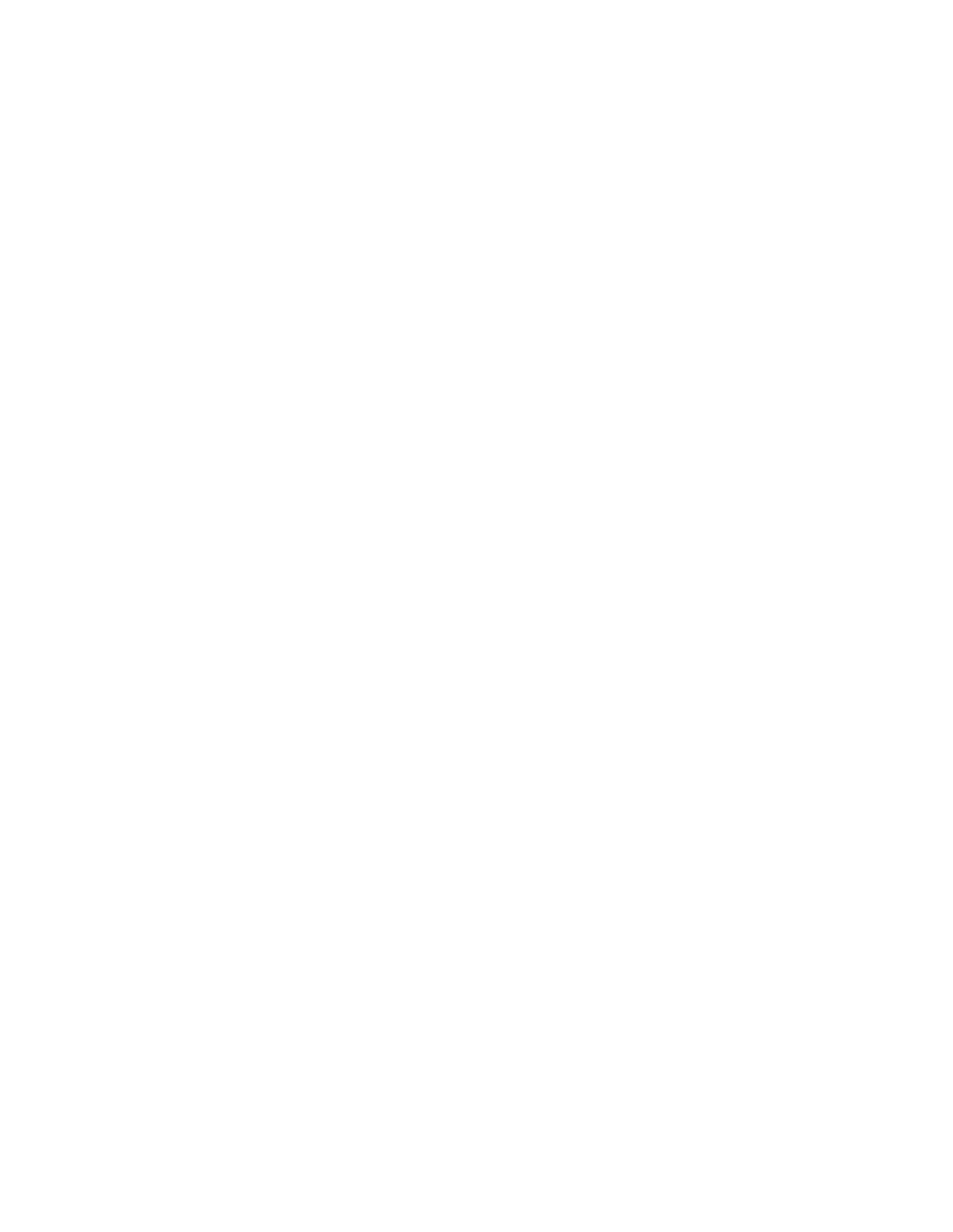## **A HUMAN ERROR ANALYSIS OF COMMERCIAL AVIATION ACCIDENTS USING THE HUMAN FACTORS ANALYSIS AND CLASSIFICATION SYSTEM (HFACS)**

## **INTRODUCTION**

Humans, by their very nature, make mistakes; therefore, it should come as no surprise that human error has been implicated in a variety of occupational accidents, including 70% to 80% of those in civil and military aviation (O'Hare, Wiggins, Batt, & Morrison, 1994; Wiegmann and Shappell, 1999; Yacavone, 1993). In fact, while the number of aviation accidents attributable solely to mechanical failure has decreased markedly over the past 40 years, those attributable at least in part to human error have declined at a much slower rate (Shappell & Wiegmann, 1996). Given such findings, it would appear that interventions aimed at reducing the occurrence or consequences of human error have not been as effective as those directed at mechanical failures. Clearly, if accidents are to be reduced further, more emphasis must be placed on the genesis of human error as it relates to accident causation.

The prevailing means of investigating human error in aviation accidents remains the analysis of accident and incident data. Unfortunately, most accident reporting systems are not designed around any theoretical framework of human error. Indeed, most accident reporting systems are designed and employed by engineers and front-line operators with only limited backgrounds in human factors. As a result, these systems have been useful for identifying engineering and mechanical failures but are relatively ineffective and narrow in scope where human error exists. Even when human factors are addressed, the terms and variables used are often ill-defined and archival databases are poorly organized. The end results are post-accident databases that typically are not conducive to a traditional human error analysis, making the identification of intervention strategies onerous (Wiegmann & Shappell, 1997).

#### **The Accident Investigation Process**

To further illustrate this point, let us examine the accident investigation and intervention process separately for the mechanical and human components of an accident. Consider first the occurrence of an aircraft system or mechanical failure that results in an accident or

injury (Figure 1). A subsequent investigation takes place that includes the examination of objective and quantifiable information, such as that derived from the wreckage and flight data recorder, as well as that from the application of sophisticated analytical techniques like metallurgical tests and computer modeling. This kind of information is then used to determine the probable mechanical cause(s) of the accident and to identify safety recommendations.

Upon completion of the investigation, this "objective" information is typically entered into a highlystructured and well-defined accident database. These data can then be periodically analyzed to determine system-wide safety issues and provide feedback to investigators, thereby improving investigative methods and techniques. In addition, the data are often used to guide organizations (e.g., the Federal Aviation Administration [FAA], National Aeronautics and Space Administration [NASA], Department of Defense [DoD], airplane manufacturers and airlines) in deciding which research or safety programs to sponsor. As a result, these needsbased, data-driven programs, in turn, have typically produced effective intervention strategies that either prevent mechanical failures from occurring altogether, or mitigate their consequences when they do happen. In either case, there has been a substantial reduction in the rate of accidents due to mechanical or systems failures.

In stark contrast, Figure 2 illustrates the current human factors accident investigation and prevention process. This example begins with the occurrence of an aircrew error during flight operations that leads to an accident or incident. A human performance investigation then ensues to determine the nature and causes of such errors. However, unlike the tangible and quantifiable evidence surrounding mechanical failures, the evidence and causes of human error are generally qualitative and elusive. Furthermore, human factors investigative and analytical techniques are often less refined and sophisticated than those used to analyze mechanical and engineering concerns. As such, the determination of human factors causal to the accident is a tenuous practice at best; all of which makes the information entered in the accident database sparse and ill-defined.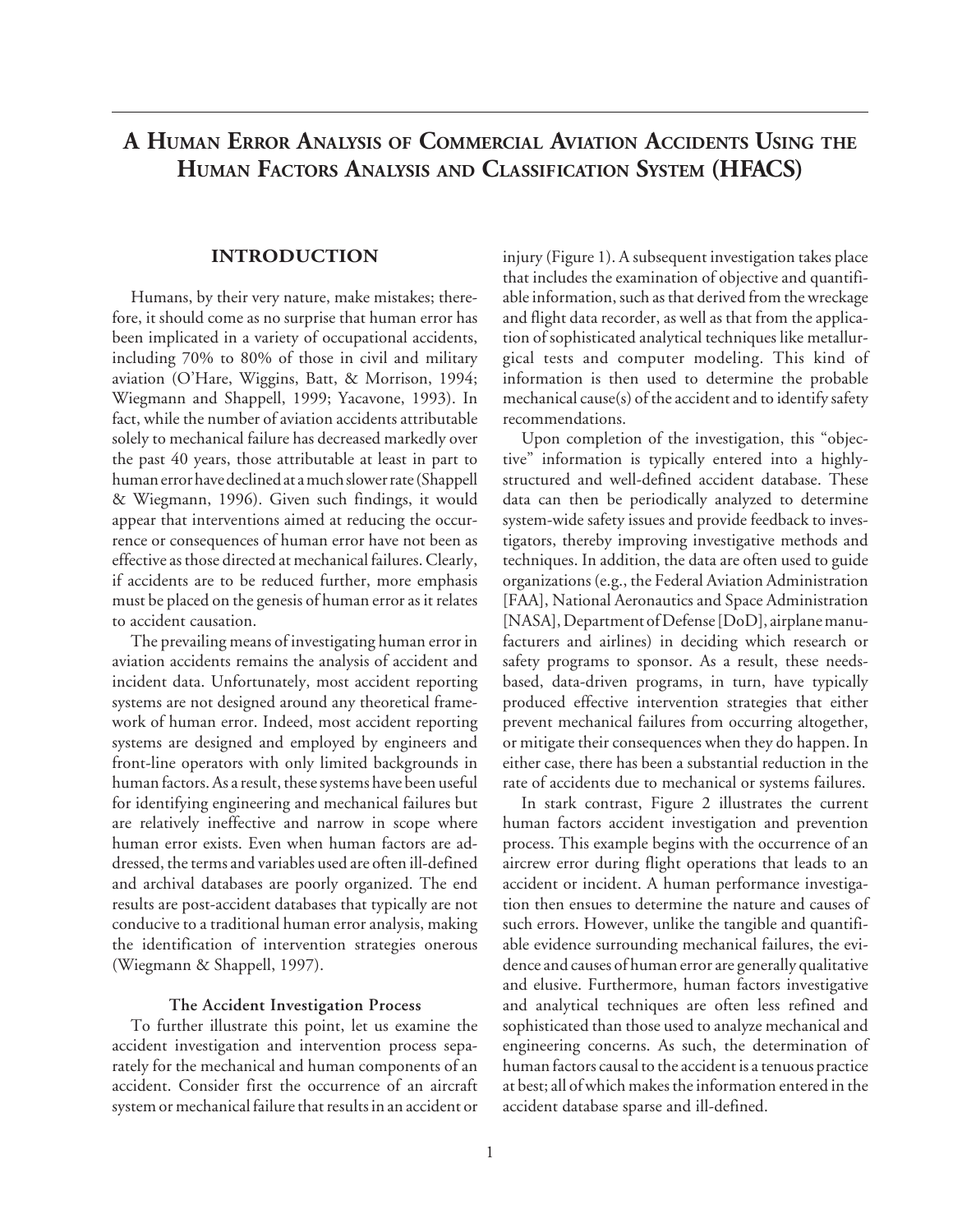

**Figure 1.** General process of investigating and preventing aviation accidents involving mechanical or systems failures.

As a result, when traditional data analyses are performed to determine common human factors problems across accidents, the interpretation of the findings and the subsequent identification of important safety issues are of limited practical use. To make matters worse, results from these analyses provide limited feedback to investigators and are of limited use to airlines and government agencies in determining the types of research or safety programs to sponsor. As such, many research programs tend to be intuitively-, or fad-driven, rather than data-driven, and typically produce intervention strategies that are only marginally effective at reducing the occurrence and consequence of human error. The overall rate of human-error related accidents, therefore, has remained relatively high and constant over the last several years (Shappell & Wiegmann, 1996).

#### **Addressing the Problem**

If the FAA and the aviation industry are to achieve their goal of significantly reducing the aviation accident rate over the next ten years, the primary causes of aviation accidents (i.e., human factors) must be addressed (ICAO, 1993). However, as illustrated in Figure 2, simply increasing the amount of money and resources spent on human factors research is not the solution. Indeed, a great deal of resources and efforts are currently being expended. Rather, the solution is to redirect safety efforts so that they address important human factors issues. However, this assumes that we know what the important human factors issues are. Therefore, before research efforts can be systematically refocused, a comprehensive analysis of existing databases needs to be conducted to determine those specific human factors responsible for aviation accidents and incidents. Furthermore, if these efforts are to be sustained, new investigative methods and techniques will need to be developed so that data gathered during human factors accident investigations can be improved and analysis of the underlying causes of human error facilitated.

To accomplish this improvement, a general human error framework is needed around which new investigative methods can be designed and existing postaccident databases restructured. Previous attempts to do this have met with encouraging, yet limited, success (O'Hare, et al., 1994; Wiegmann & Shappell, 1997). This is primarily because performance failures are influenced by a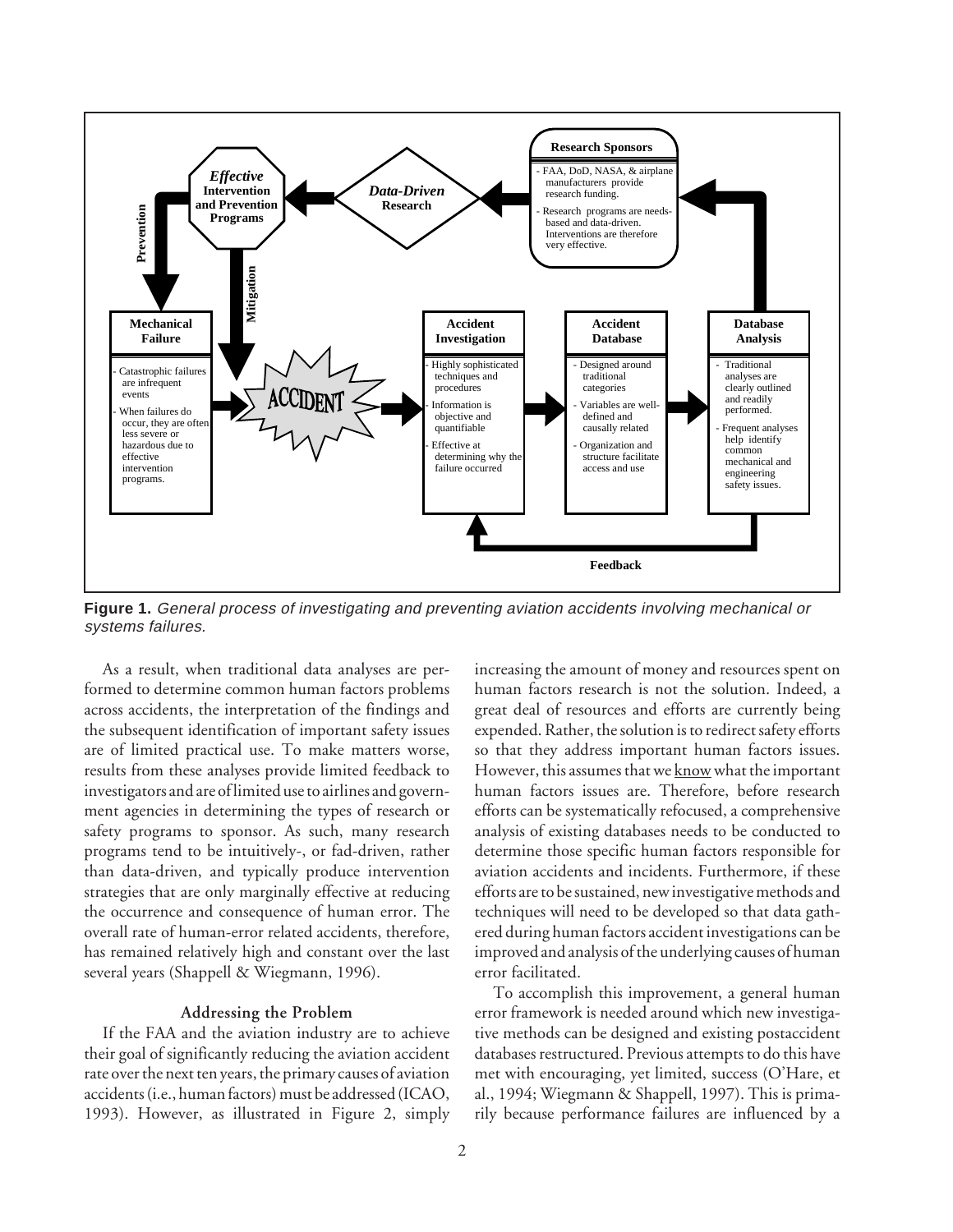

**Figure 2.** General process of investigating and preventing aviation accidents involving human error.

variety of human factors that are typically not addressed by traditional error frameworks. For instance, with few exceptions (e.g., Rasmussen, 1982), human error taxonomies do not consider the potential adverse mental and physiological condition of the individual (e.g., fatigue, illness, attitudes) when describing errors in the cockpit. Likewise, latent errors committed by officials within the management hierarchy such as line managers and supervisors are often not addressed, even though it is well known that these factors directly influence the condition and decisions of pilots (Reason, 1990). Therefore, if a comprehensive analysis of human error is to be conducted, a taxonomy that takes into account the multiple causes of human failure must be offered.

Recently, the Human Factors Analysis and Classification System (HFACS) was developed to meet these needs (Shappell & Wiegmann, 1997a, 2000a, and in press). This system, which is based on Reason's (1990) model of latent and active failures, was originally developed for the U.S. Navy and Marine Corps as an accident investigation and data analysis tool. Since its original development, however, HFACS has been employed by other military

organizations (e.g., U.S. Army, Air Force, and Canadian Defense Force) as an adjunct to preexisting accident investigation and analysis systems. To date, the HFACS framework has been applied to more than 1,000 military aviation accidents, yielding objective, data-driven intervention strategies while enhancing both the quantity and quality of human factors information gathered during accident investigations (Shappell & Wiegmann, in press).

Other organizations such as the FAA and NASA have explored the use of HFACS as a complement to preexisting systems within civil aviation in an attempt to capitalize on gains realized by the military (Ford, Jack, Crisp, & Sandusky, 1999). Still, few systematic efforts have examined whether HFACS is indeed a viable tool within the civil aviation arena, even though it can be argued that the similarities between military and civilian aviation outweigh their differences. The purpose of the present study was to empirically address this issue by applying the HFACS framework, as originally designed for the military, to the classification and analysis of civil aviation accident data. Before beginning, however, a brief overview of the HFACS system will be presented for those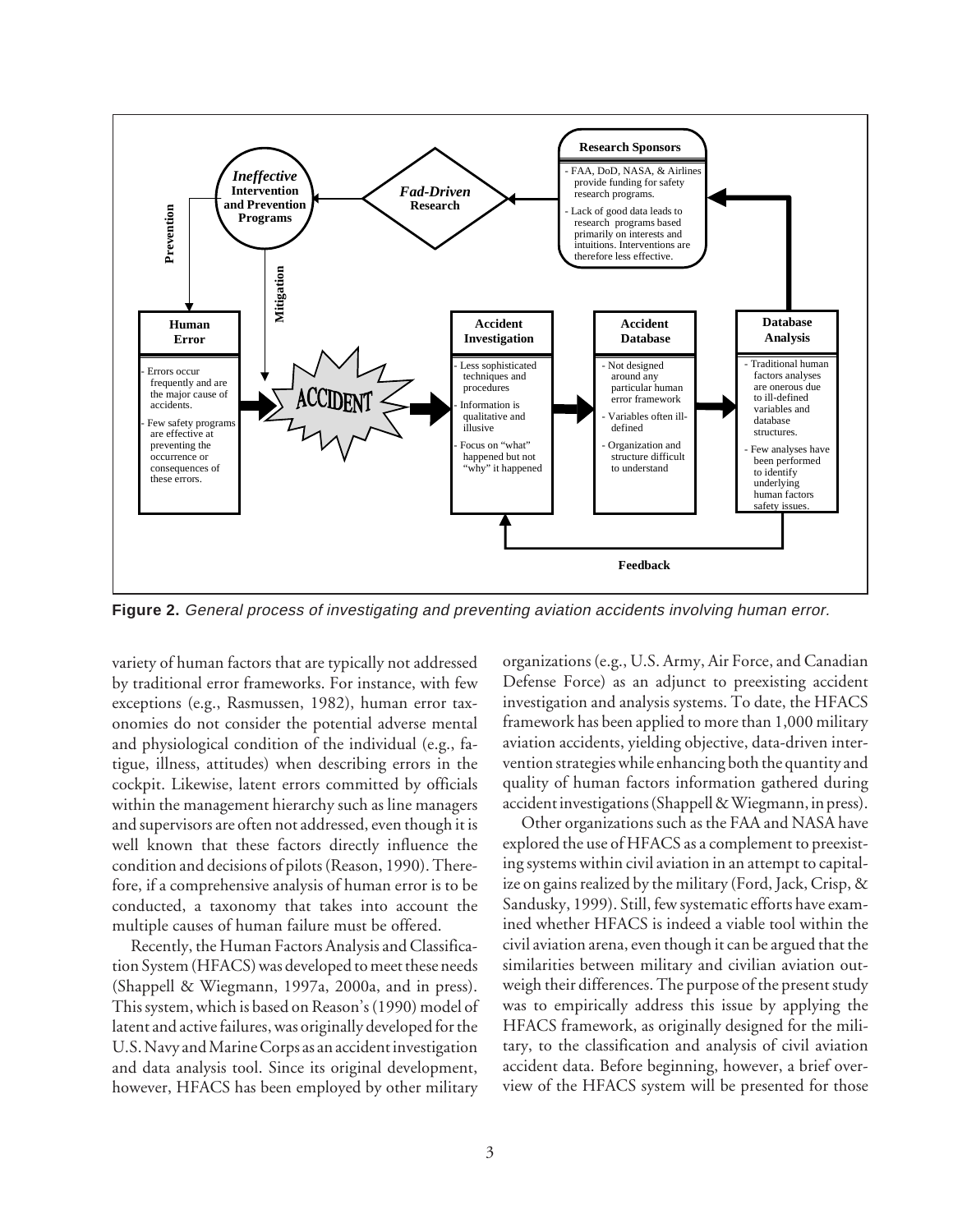readers who may not be familiar with the framework (for a detailed description of HFACS, see Shappell and Wiegmann, 2000a and 2001).

#### **HFACS**

Drawing upon Reason's (1990) concept of latent and active failures, HFACS describes human error at each of four levels of failure: 1) unsafe acts of operators (e.g., aircrew), 2) preconditions for unsafe acts, 3) unsafe supervision, and 4) organizational influences. A brief description of each causal category follows (Figure 3).

#### **Unsafe Acts of Operators**

The unsafe acts of operators (aircrew) can be loosely classified into one of two categories: errors and violations (Reason, 1990). While both are common within most settings, they differ markedly when the rules and regulation of an organization are considered. That is, errors can be described as those "legal" activities that fail to achieve

their intended outcome, while violations are commonly defined as behavior that represents the willful disregard for the rules and regulations. It is within these two overarching categories that HFACS describes three types of errors (decision, skill-based, and perceptual) and two types of violations (routine and exceptional).

#### **Errors**

One of the more common error forms, *decision errors*, represents conscious, goal-intended behavior that proceeds as designed; yet, the plan proves inadequate or inappropriate for the situation. Often referred to as "honest mistakes," these unsafe acts typically manifest as poorly executed procedures, improper choices, or simply the misinterpretation or misuse of relevant information.

In contrast to decision errors, the second error form, *skill-based errors,* occurs with little or no conscious thought. Just as little thought goes into turning one's steering wheel or shifting gears in an automobile, basic flight



**Figure 3.** Overview of the Human Factors Analysis and Classification System (HFACS).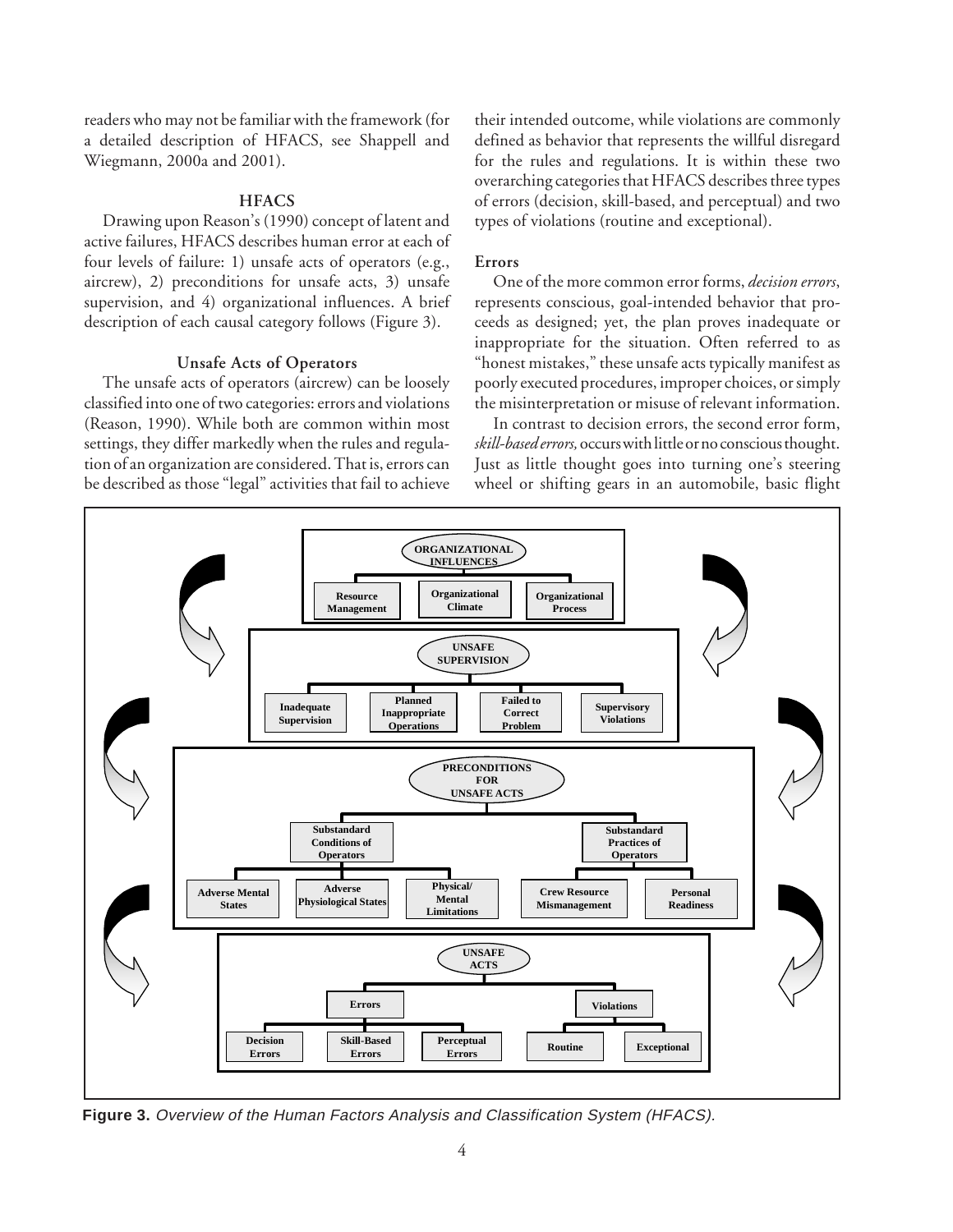skills such as stick and rudder movements and visual scanning often occur without thinking. The difficulty with these highly practiced and seemingly automatic behaviors is that they are particularly susceptible to attention and/or memory failures. As a result, skill-based errors such as the breakdown in visual scan patterns, inadvertent activation/deactivation of switches, forgotten intentions, and omitted items in checklists often appear. Even the manner (or skill) with which one flies an aircraft (aggressive, tentative, or controlled) can affect safety.

While, decision and skill-based errors have dominated most accident databases and therefore, have been included in most error frameworks, the third and final error form, *perceptual errors,* has received comparatively less attention. No less important, perceptual errors occur when sensory input is degraded, or "unusual," as is often the case when flying at night, in the weather, or in other visually impoverished environments. Faced with acting on imperfect or less information, aircrew run the risk of misjudging distances, altitude, and decent rates, as well as a responding incorrectly to a variety of visual/vestibular illusions.

#### **Violations**

Although there are many ways to distinguish among types of violations, two distinct forms have been identified based on their etiology. The first, *routine violations,* tend to be habitual by nature and are often enabled by a system of supervision and management that tolerates such departures from the rules (Reason, 1990). Often referred to as "bending the rules," the classic example is that of the individual who drives his/her automobile consistently 5-10 mph faster than allowed by law. While clearly against the law, the behavior is, in effect, sanctioned by local authorities (police) who often will not enforce the law until speeds in excess of 10 mph over the posted limit are observed.

*Exceptional violations*, on the other hand, are isolated departures from authority, neither typical of the individual nor condoned by management. For example, while driving 65 in a 55 mph zone might be condoned by authorities, driving 105 mph in a 55 mph zone certainly would not. It is important to note, that while most exceptional violations are appalling, they are not considered "exceptional" because of their extreme nature. Rather, they are regarded as exceptional because they are neither typical of the individual nor condoned by authority.

## **Preconditions for Unsafe Acts**

Simply focusing on unsafe acts, however, is like focusing on a patient's symptoms without understanding the underlying disease state that caused it. As such, investigators must dig deeper into the preconditions for unsafe acts. Within HFACS, two major subdivisions are described: substandard conditions of operators and the substandard practices they commit.

#### **Substandard Conditions of the Operator**

Being prepared mentally is critical in nearly every endeavor; perhaps it is even more so in aviation. With this in mind, the first of three categories, *adverse mental states*, was created to account for those mental conditions that adversely affect performance. Principal among these are the loss of situational awareness, mental fatigue, circadian dysrhythmia, and pernicious attitudes such as overconfidence, complacency, and misplaced motivation that negatively impact decisions and contribute to unsafe acts.

Equally important, however, are those *adverse physiological states* that preclude the safe conduct of flight. Particularly important to aviation are conditions such as spatial disorientation, visual illusions, hypoxia, illness, intoxication, and a whole host of pharmacological and medical abnormalities known to affect performance. For example, it is not surprising that, when aircrews become spatially disoriented and fail to rely on flight instrumentation, accidents can, and often do, occur.

*Physical and/or mental limitations* of the operator, the third and final category of substandard condition, includes those instances when necessary sensory information is either unavailable, or if available, individuals simply do not have the aptitude, skill, or time to safely deal with it. For aviation, the former often includes not seeing other aircraft or obstacles due to the size and/or contrast of the object in the visual field. However, there are many times when a situation requires such rapid mental processing or reaction time that the time allotted to remedy the problem exceeds human limits (as is often the case during nap-of-the-earth flight). Nevertheless, even when favorable visual cues or an abundance of time is available, there are instances when an individual simply may not possess the necessary aptitude, physical ability, or proficiency to operate safely.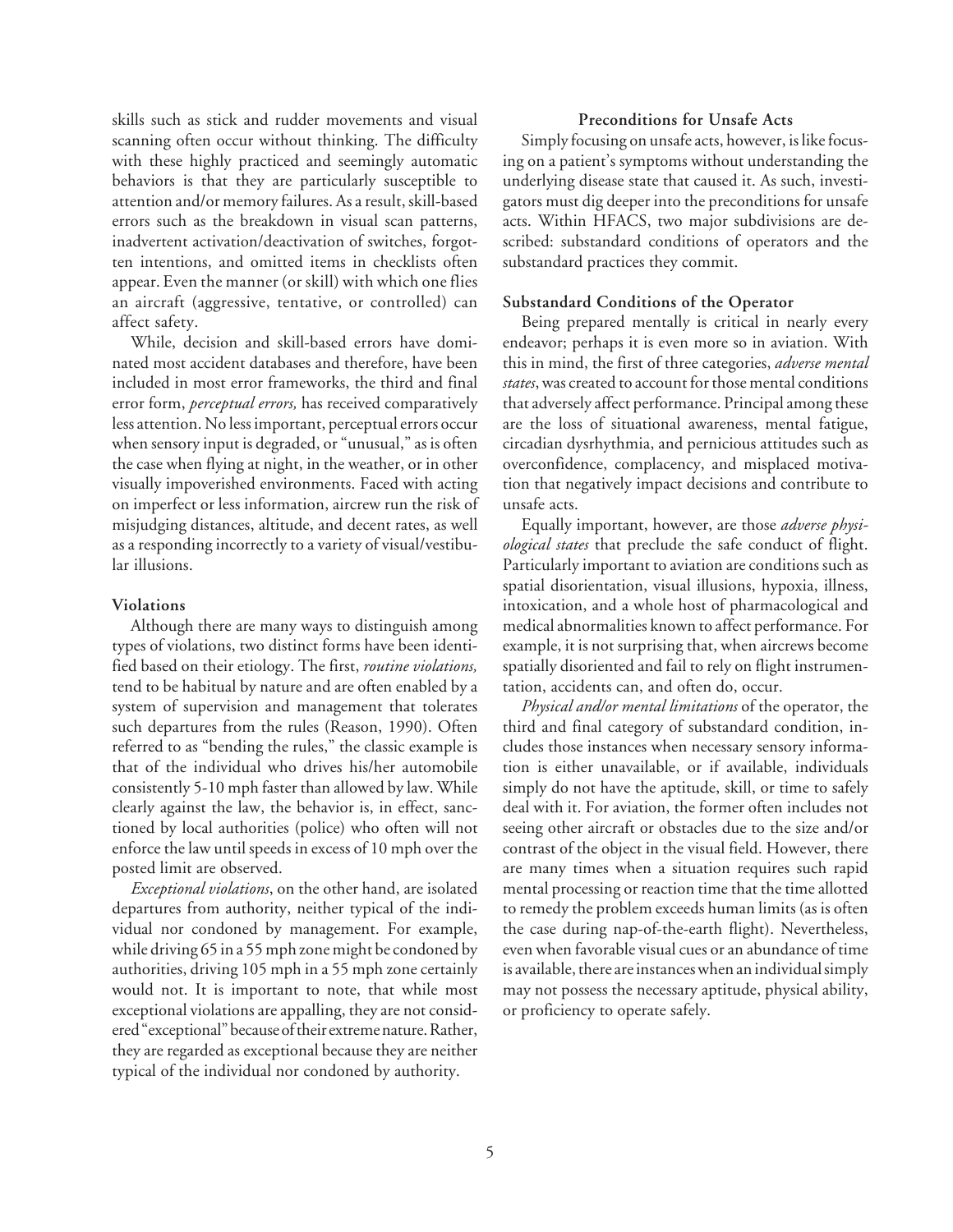#### **Substandard Practices of the Operator**

Often times, the substandard practices of aircrew will lead to the conditions and unsafe acts described above. For instance, the failure to ensure that all members of the crew are acting in a coordinated manner can lead to confusion (adverse mental state) and poor decisions in the cockpit. *Crew resource mismanagement*, as it is referred to here, includes the failures of both inter- and intra-cockpit communication, as well as communication with ATC and other ground personnel. This category also includes those instances when crewmembers do not work together as a team, or when individuals directly responsible for the conduct of operations fail to coordinate activities before, during, and after a flight.

Equally important, however, individuals must ensure that they are adequately prepared for flight. Consequently, the category of *personal readiness* was created to account for those instances when rules such as disregarding crew rest requirements, violating alcohol restrictions, or self-medicating, are not adhered to. However, even behaviors that do not necessarily violate existing rules or regulations (e.g., running ten miles before piloting an aircraft or not observing good dietary practices) may reduce the operating capabilities of the individual and are, therefore, captured here.

#### **Unsafe Supervision**

Clearly, aircrews are responsible for their actions and, as such, must be held accountable. However, in many instances, they are the unwitting inheritors of latent failures attributable to those who supervise them (Reason, 1990). To account for these latent failures, the overarching category of unsafe supervision was created within which four categories (inadequate supervision, planned inappropriate operations, failed to correct known problems, and supervisory violations) are included.

The first category, *inadequate supervision*, refers to failures within the supervisory chain of command, which was a direct result of some supervisory action or inaction. That is, at a minimum, supervisors must provide the opportunity for individuals to succeed. It is expected, therefore, that individuals will receive adequate training, professional guidance, oversight, and operational leadership, and that all will be managed appropriately. When this is not the case, aircrews are often isolated, as the risk associated with day-to-day operations invariably will increase.

However, the risk associated with supervisory failures can come in many forms. Occasionally, for example, the operational tempo and/or schedule is planned such that individuals are put at unacceptable risk and, ultimately, performance is adversely affected. As such, the category of *planned inappropriate operations* was created to account for all aspects of improper or inappropriate crew scheduling and operational planning, which may focus on such issues as crew pairing, crew rest, and managing the risk associated with specific flights.

The remaining two categories of unsafe supervision, the *failure to correct known problems* and *supervisory violations*, are similar, yet considered separately within HFACS. The failure to correct known problems refers to those instances when deficiencies among individuals, equipment, training, or other related safety areas are "known" to the supervisor, yet are allowed to continue uncorrected. For example, the failure to consistently correct or discipline inappropriate behavior certainly fosters an unsafe atmosphere but is not considered a violation if no specific rules or regulations were broken.

Supervisory violations, on the other hand, are reserved for those instances when existing rules and regulations are willfully disregarded by supervisors when managing assets. For instance, permitting aircrew to operate an aircraft without current qualifications or license is a flagrant violation that invariably sets the stage for the tragic sequence of events that predictably follow.

#### **Organizational Influences**

Fallible decisions of upper-level management can directly affect supervisory practices, as well as the conditions and actions of operators. Unfortunately, these *organizational influences* often go unnoticed or unreported by even the best-intentioned accident investigators.

Traditionally, these latent organizational failures generally revolve around three issues: 1) resource management, 2) organizational climate, and 3) operational processes. The first category, *resource management,* refers to the management, allocation, and maintenance of organizational resources, including human resource management (selection, training, staffing), monetary safety budgets, and equipment design (ergonomic specifications). In general, corporate decisions about how such resources should be managed center around two distinct objectives – the goal of safety and the goal of ontime, cost-effective operations. In times of prosperity, both objectives can be easily balanced and satisfied in full. However, there may also be times of fiscal austerity that demand some give and take between the two. Unfortunately, history tells us that safety is often the loser in such battles, as safety and training are often the first to be cut in organizations experiencing financial difficulties.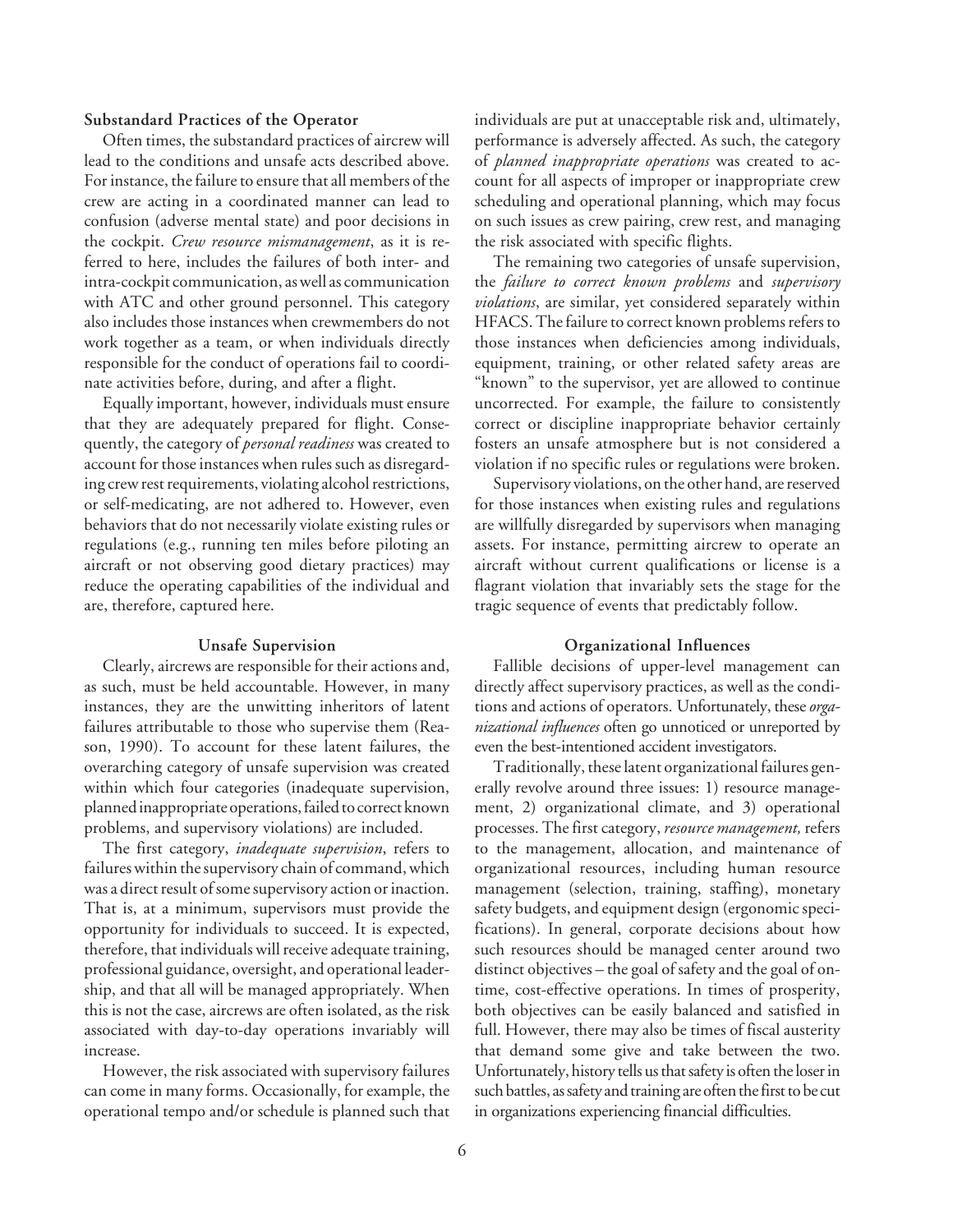*Organizational climate* refers to a broad class of organizational variables that influence worker performance and is defined as the "situationally based consistencies in the organization's treatment of individuals" (Jones, 1988). One telltale sign of an organization's climate is its structure, as reflected in the chain-of-command, delegation of authority and responsibility, communication channels, and formal accountability for actions. Just like in the cockpit, communication and coordination are vital within an organization. However, an organization's policies and culture are also good indicators of its climate. Consequently, when policies are ill-defined, adversarial, or conflicting, or when they are supplanted by unofficial rules and values, confusion abounds, and safety suffers within an organization.

Finally, *operational process* refers to formal processes (operational tempo, time pressures, production quotas, incentive systems, schedules, etc.), procedures (performance standards, objectives, documentation, instructions about procedures, etc.), and oversight within the organization (organizational self-study, risk management, and the establishment and use of safety programs). Poor upper-level management and decisions concerning each of these organizational factors can also have a negative, albeit indirect, effect on operator performance and system safety.

### **Summary**

The HFACS framework bridges the gap between theory and practice by providing safety professionals with a theoretically based tool for identifying and classifying the human causes of aviation accidents. Because the system focuses on both latent and active failures and their interrelationships, it facilitates the identification of the underlying causes of human error. To date, HFACS has been shown to be useful within the context of military aviation, as both a data analysis framework and an accident investigation tool. However, HFACS has yet to be applied systematically to the analysis and investigation of civil aviation accidents. The purpose of the present research project, therefore, was to assess the utility of the HFACS framework as an error analysis and classification tool within commercial aviation.

The specific objectives of this study were three-fold. The first objective was to determine whether the HFACS framework, in its current form, would be comprehensive enough to accommodate all of the underlying human causal-factors associated with commercial aviation accidents, as contained in the accident databases maintained by the FAA and NTSB. In other words, could the framework capture all the relevant human error data or would a portion of the database be lost because it was unclassifiable? The second objective was to determine whether the process of reclassifying the human causal factors using HFACS was reliable. That is, would different users of the system agree on how causal factors should be coded using the framework? Finally, the third objective was to determine whether reclassifying the data using HFACS yield a benefit beyond what is already known about commercial aviation accident causation. Specifically, would HFACS highlight any heretofore unknown safety issues in need of further intervention research?

#### **METHOD**

#### **Data**

A comprehensive review of all accidents involving Code of Federal Air Regulations (FAR) Parts 121 and 135 Scheduled Air Carriers between January 1990 and December 1996 was conducted using database records maintained by the NTSB and the FAA. Of particular interest to this study were those accidents attributable, at least in part, to the aircrew. Consequently, not included were accidents due solely to catastrophic failure, maintenance error, and unavoidable weather conditions such as turbulence and wind shear. Furthermore, only those accidents in which the investigation was completed, and the cause of the accident determined, were included in this analysis. One hundred nineteen accidents met these criteria, including 44 accidents involving FAR Part 121 operators and 75 accidents involving FAR Part 135 operators.

#### **HFACS Classification**

The 119 aircrew-related accidents yielded 319 causal factors for further analyses. Each of these NTSB causal factors was subsequently coded independently by both an aviation psychologist and a commercially-rated pilot using the HFACS framework. Only those causal factors identified by the NTSB were analyzed. That is, no new causal factors were created during the error-coding process.

### **RESULTS**

### **HFACS Comprehensiveness**

All 319 (100%) of the human causal factors associated with aircrew-related accidents were accommodated using the HFACS framework. Instances of all but two HFACS categories (i.e., organizational climate and personal readiness) were observed as least once in the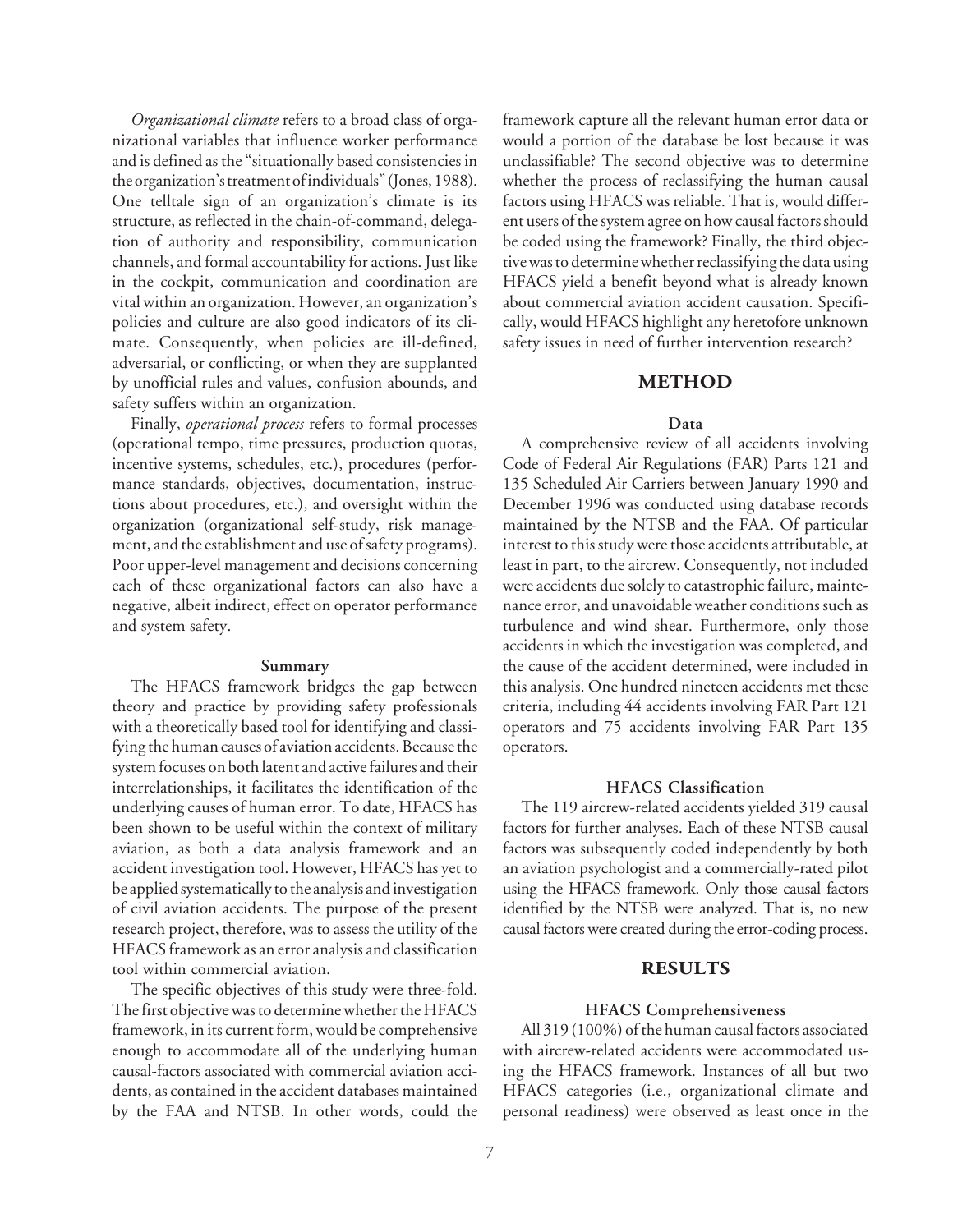accident database. Therefore, no new HFACS categories were needed to capture the existing causal factors, and no human factors data pertaining to the aircrew were left unclassified during the coding process.

#### **HFACS Reliability**

Disagreements among raters were noted during the coding process and ultimately resolved by discussion. Using the record of agreement and disagreement between the raters, the reliability of the HFACS system was assessed by calculating Cohen's kappa — an index of agreement that has been corrected for chance. The obtained kappa value was .71, which generally reflects a "good" level of agreement according to criteria described by Fleiss (1981).

#### **HFACS Analyses**

### **Unsafe Acts**

Table 1 presents percentages of FAR Parts 121 and 135 aircrew-related accidents associated with each of the HFACS categories. An examination of the table reveals that at the unsafe acts level, skill-based errors were associated with the largest percentage of accidents. Approximately 60% of all aircrew-related accidents were associated with at least one skill-based error. This percentage was relatively similar for FAR Part 121 carriers (63.6%) and FAR Part 135 carriers (58.7%). Figure 4, panel A, illustrates that the proportion of accidents associated with skill-based errors has remained relatively unchanged over the seven-year period examined in the study. Notably, however, the lowest proportion of accidents associated with skill-based errors was observed in the last two years of the study (1995 and 1996).

Among the remaining categories of unsafe acts, accidents associated with decision errors constituted the next highest proportion (i.e., roughly 29% of the accidents examined, Table 1). Again, this percentage was roughly equal across both FAR Part 121 (25.0%) and Part 135 (30.7%) accidents. With the exception of 1994, in which the percentage of aircrew-related accidents associated with decision errors reached a high of 60%, the proportion of accidents associated with decision errors remained relatively constant across the years of the study (Figure 4, panel B).

#### **Table 1.** Percentage of Accidents Associated with each HFACS category.

| <b>HFACS</b> Category                   | FAR Part 121 | FAR Part 135 | <b>Total</b> |
|-----------------------------------------|--------------|--------------|--------------|
| <b>Organizational Influences</b>        |              |              |              |
| <b>Resource Management</b>              | 4.5(2)       | 1.3(1)       | 2.5(3)       |
| <b>Organizational Climate</b>           | 0.0(0)       | 0.0(0)       | 0.0(0)       |
| <b>Organizational Process</b>           | 15.9(7)      | 4.0(3)       | 8.4(10)      |
| <b>Unsafe Supervision</b>               |              |              |              |
| <b>Inadequate Supervision</b>           | 2.3(1)       | 6.7(5)       | 5.0(6)       |
| <b>Planned Inappropriate Operations</b> | 0.0(0)       | 1.3(1)       | 0.8(1)       |
| Failed to Correct Known Problem         | 0.0(0)       | 2.7(2)       | 1.7(2)       |
| <b>Supervisory Violations</b>           | 0.0(0)       | 2.7(2)       | 1.7(2)       |
| <b>Preconditions of Unsafe Acts</b>     |              |              |              |
| <b>Adverse Mental States</b>            | 13.6(6)      | 13.3(10)     | 13.4(16)     |
| <b>Adverse Physiological Sates</b>      | 4.5(2)       | 0.0(0)       | 1.7(2)       |
| Physical/mental Limitations             | 2.3(1)       | 16.0(12)     | 10.9(13)     |
| Crew-resource Mismanagement             | 40.9 (18)    | 22.7(17)     | 29.4 (35)    |
| <b>Personal Readiness</b>               | 0.0(0)       | 0.0(0)       | 0.0(0)       |
| <b>Unsafe Acts</b>                      |              |              |              |
| Skill-based Errors                      | 63.6(28)     | 58.7 (44)    | 60.5(72)     |
| <b>Decision Errors</b>                  | 25.0(11)     | 30.7(23)     | 28.6(34)     |
| Perceptual Errors                       | 20.5(9)      | 10.7(8)      | 14.3(17)     |
| Violations                              | 25.0(11)     | 28.0(21)     | 26.9(32)     |

Note: Numbers in table are percentages of accidents that involved at least one instance of an HFACS category. Numbers in parentheses indicate accident frequencies. Because more than one causal factor is generally associated with each accident, the percentages in the table will not equal 100%.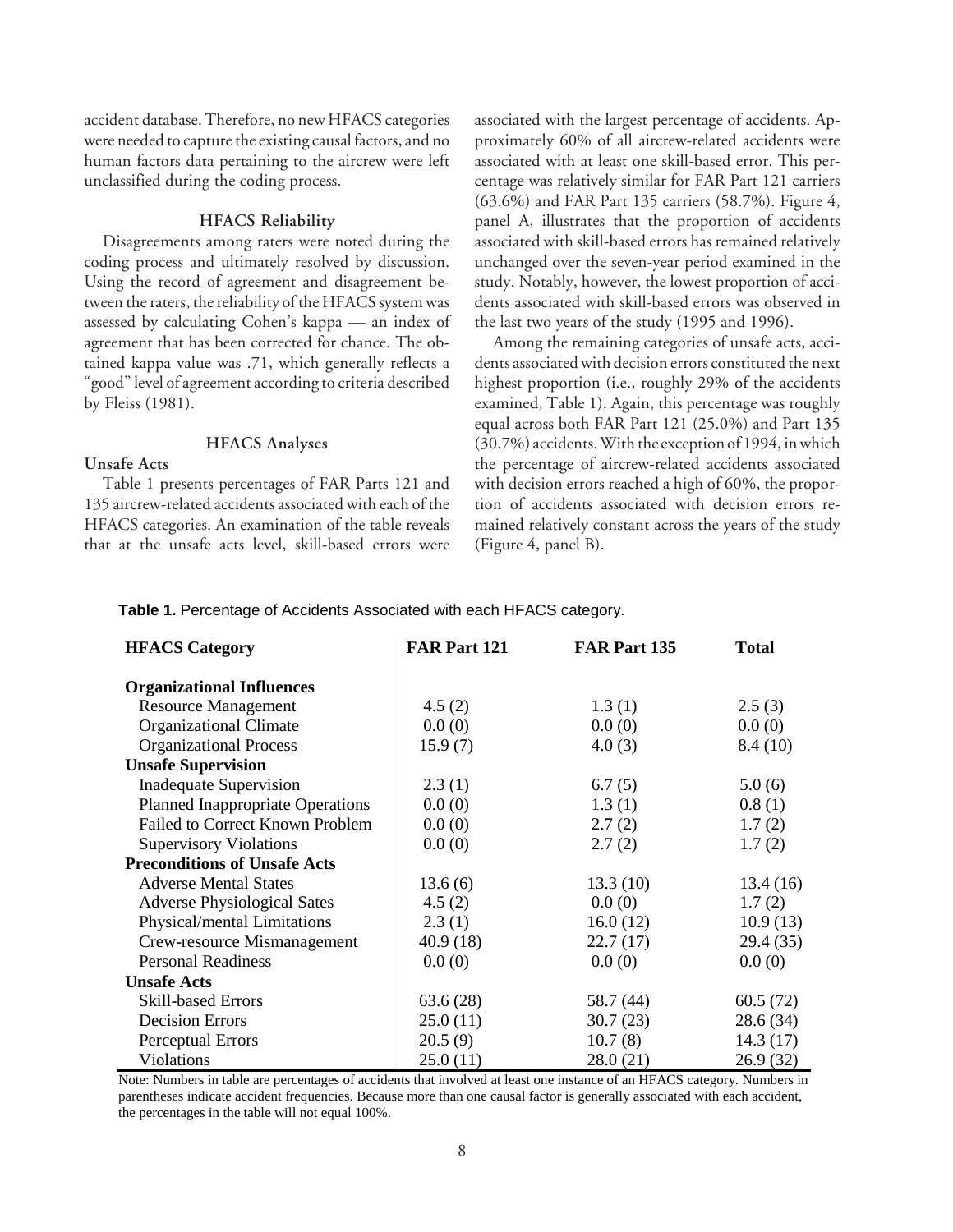

**Figure 4.** Percentage of aircrew related accidents associated with skill-based errors (Panel A), decision errors (Panel B), violations (Panel C) and CRM failures (Panel D) across calendar years. Lines represent seven year averages*.*

Similar to accidents associated with decision errors, those attributable at least in part to violations of rules and regulations were associated with 26.9% of the accidents examined. Again, no appreciable difference was evident when comparing the relative percentages across FAR Parts 121 (25.0%) and 135 (28.0%). However, an examination of Figure 4, panel C, reveals that the relative proportion of accidents associated with violations increased appreciably from a low of 6% in 1990 to a high of 46% in 1996.

Finally, the proportion of accidents associated with perceptual errors was relatively low. In fact, only 17 of the 119 accidents (14.3%) involved some form of perceptual error. While it appeared that the relative proportion of Part 121 accidents associated with perceptual errors was higher than Part 135 accidents, the low number of occurrences precluded any meaningful comparisons across either the type of operation or calendar year.

#### **Preconditions for Unsafe Acts**

Within the preconditions level, CRM failures were associated with the largest percentage of accidents. Approximately 29% of all aircrew-related accidents were associated with at least one CRM failure. A relatively

larger percentage of FAR Part 121 aircrew-accidents involved CRM failures (40.9%) than did FAR Part 135 aircrew-related accidents (22.7%). However, the percentage of accidents associated with CRM failures remained relatively constant over the seven-year period for both FAR Part 121 and 135 carriers (Figure 4, panel d).

The next largest percentage of accidents was associated with adverse mental states (13.4%), followed by physical/mental limitations (10.9%) and adverse physiological states (1.7%). There were no accidents associated with personal readiness issues. The percentage of accidents associated with physical/mental limitation was higher for FAR Part 135 carriers (16%) compared with FAR Part 121 carriers (2.3%), but accidents associated with adverse mental or adverse physiological states were relatively equal across carriers. Again, however, the low number of occurrences in each of these accident categories precluded any meaningful comparisons across calendar year.

#### **Supervisory and Organizational Factors**

Very few of the NTSB reports that implicated the aircrew as contributing to an accident also cited some form of supervisory or organizational failure (see Table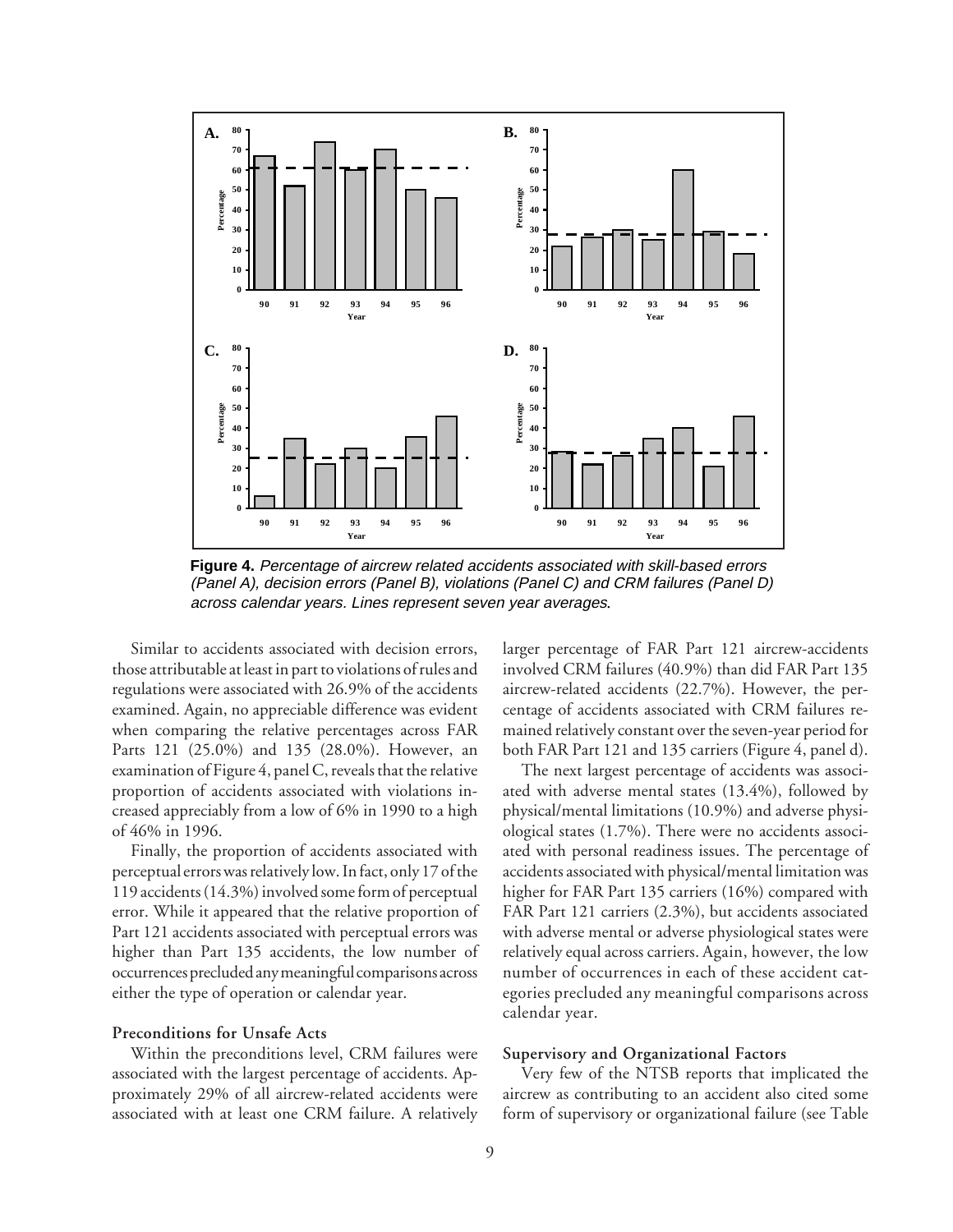1). Indeed, only 16% of all aircrew-related accidents involved some form of either supervisory or organizational involvement. Overall, however, a larger proportion of aircrew-related accidents involving FAR Part 135 carriers involved supervisory failures (9.3%) than did those accidents involving FAR Part 121 carriers (2.3%). In contrast, a larger proportion of aircrew-related accidents involving FAR Part 121 carriers involved organizational factors (20.5%) than did those accidents involving FAR Part 135 carriers (4.0%).

## **DISCUSSION**

### **HFACS Comprehensiveness**

The HFACS framework was found to accommodate all 319 causal factors associated with the 119 accidents involving FAR Parts 121 and 135 scheduled carriers across the seven-year period examined. This finding suggests that the error categories within HFACS, originally developed for use in the military, are applicable within commercial aviation as well. Still, some of the error-factors within the HFACS framework were never observed in this commercial aviation accident database. For example, no instances of such factors as organizational climate or personal readiness were observed. In fact, very few instances of supervisory factors were evident at all in the data.

One explanation for the scarcity of such factors could be that, contrary to Reason's model of latent and active failures upon which HFACS is based, such supervisory and organizational factors simply do not play as large of a role in the etiology of commercial aviation accidents as once expected. Consequently, the HFACS framework may need to be pared down or simplified for use with commercial aviation. Another explanation, however, is that these factors do contribute to most accidents, yet they are rarely identified using existing accident investigation processes. Nevertheless, the results of this study indicate that the HFACS framework was able to capture all existing causal factors and no new error-categories or aircrew cause-factors were needed to analyze the commercial accident data.

#### **HFACS Reliability**

The HFACS system was found to produce an acceptable level of agreement among the investigators who participated in this study. Furthermore, even after this level of agreement between investigators was corrected for chance, the obtained reliability index was considered "good" by conventional standards. Still, this reliability index was somewhat lower than those observed in studies using military aviation accidents which, in some instances, have resulted in nearly complete agreement among investigators (Shappell & Wiegmann, 1997b).

One possible explanation for this discrepancy is the difference in both the type and amount of information available to investigators across these studies. Unlike the present study, previous analysts using HFACS to analyze military accident data often had access to privileged and highly detailed information about the accidents, which presumably allowed for a better understanding of the underlying causal factors and, hence, produced higher levels of reliabilities. Another possibility is that the definitions and examples currently used to describe HFACS are too closely tied to military aviation and are therefore somewhat ambiguous to those within a commercial setting. Indeed, the reliability of the HFACS framework has been shown to improve within the commercial aviation domain when efforts are taken to provide examples and checklists that are more compatible with civil aviation accidents (Wiegmann, Shappell, Cristina & Pape, 2000).

#### **HFACS Analysis**

Given the large number of accident causal factors contained in the NTSB database, each accident appeared, at least on the surface, to be relatively unique. As such, commonalties or trends in specific error forms across accidents were not readily evident in the data. Still, the recoding of the data using HFACS did allow for similar error-forms and causal factors across accidents to be identified and the major human causes of accidents to be discovered.

Specifically, the HFACS analysis revealed that the highest percentage of all aircrew-related accidents as associated with skill-based errors. Furthermore, this proportion was lowest during the last two years of this study, suggesting that accidents associated with skill-based errors may be on the decline. To some, the finding that skill-based errors were frequently observed among the commercial aviation accidents examined is not surprising given the dynamic nature and complexity of piloting commercial aircraft, particularly in the increasingly congested U.S. airspace. The question remains, however, as to the driving force behind the possible reduction in such errors. Explanations could include improved aircrew training practices or perhaps better selection procedures. Another possibility might be the recent transition within the regional commuter industry from turboprop to jet aircraft. Such aircraft are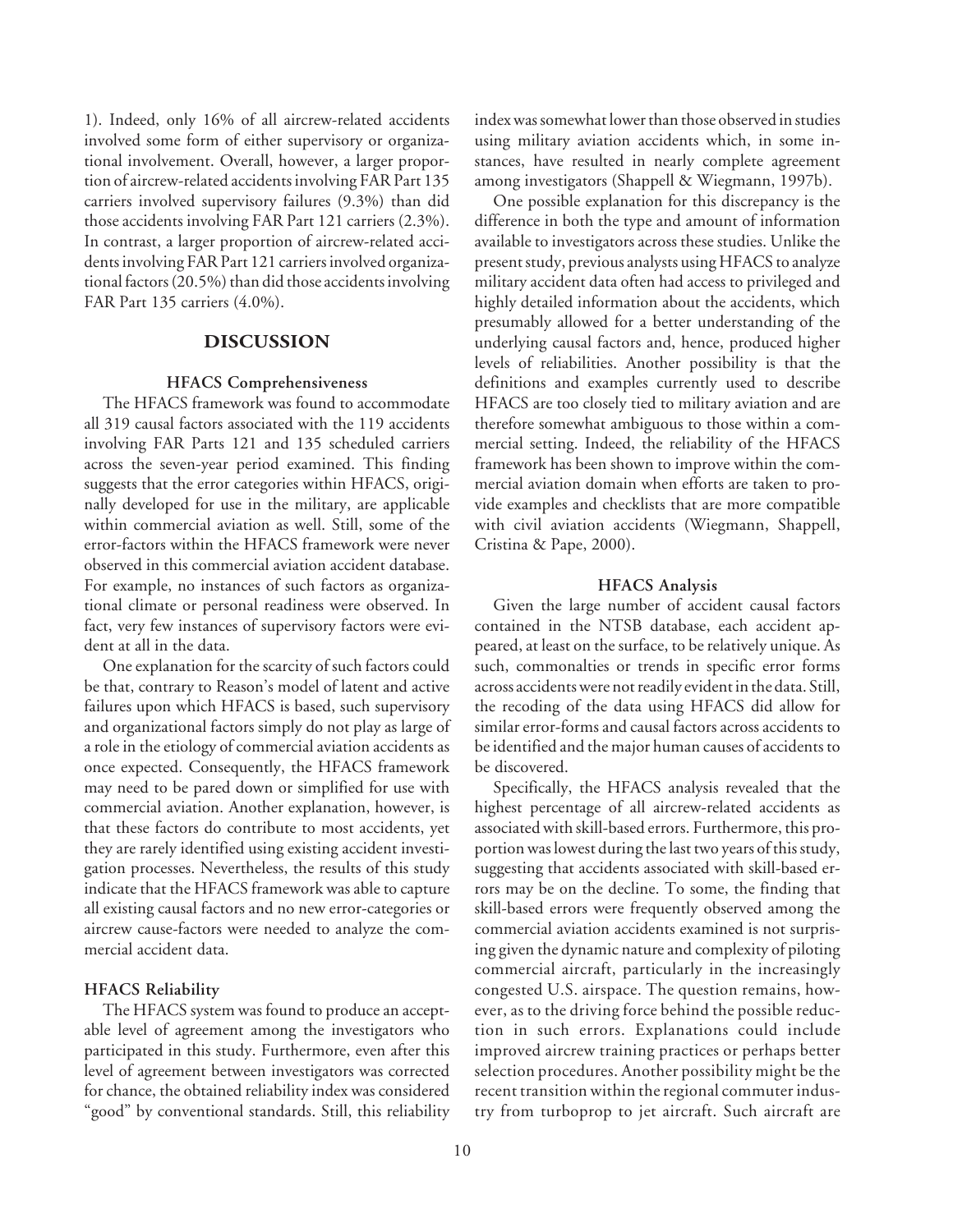generally more reliable and contain advanced automation to help off-load the attention and memory demands placed on pilots during flight.

Unfortunately, the industry-wide intervention programs and other changes that were made during the 1990s were neither systematically applied nor targeted at preventing specific error types, such as skill-based errors. Consequently, it is impossible to determine whether all or only a few of these efforts are responsible for the apparent decline in skill-based errors. Nevertheless, given that an error analysis has now been conducted on the accident data, future invention programs can be strategically targeted at reducing skill-based errors. Furthermore, the effectiveness of such efforts can be objectively evaluated so that efforts can be either reinforced or revamped to improve safety. Additionally, intervention ideas can now also be shared across organizations that have performed similar HFACS analyses. One example is the U.S. Navy and Marine Corps, which have recently initiated a systematic intervention program for addressing their growing problem with accidents associated with skill-based errors in the fleet (Shappell & Wiegmann, 2000b). As a result, lessons learned in the military can now be communicated and shared with the commercial aviation industry, and vice versa.

The observation that both CRM failures and decision errors are associated with a large percentage of aircrewrelated accidents is also not surprising, given that these findings parallel the results of similar HFACS and human error analyses of both military and civil aviation accidents (O'Hare et al., 1994; Wiegmann & Shappell, 1999). What is surprising, or at least somewhat disconcerting, is the observation that both the percentage and rate of aircrew-related accidents associated with both CRM and decision errors have remained relatively stable. Indeed, both the FAA and aviation industry have invested a great deal of resources into intervention strategies specifically targeted at improving CRM and aeronautical decision making (ADM), with apparently little overall effect.

The modest impact that CRM and ADM programs have had on reducing accidents may be due to a variety of factors, including the general lack of systematic analyses of accidents associated with these problems. Consequently, most CRM and ADM training programs use single case studies to educate aircrew, rather then focus on the fundamental causes of these problems in the cockpit using a systematic analysis of the accident data. Another possible explanation for the general lack of CRM and ADM effectiveness is that

many established training programs involve classroom exercises that are not followed up by simulator training that requires CRM and ADM principles to be applied. More recent programs, such as the Advanced Qualification Program (AQP), have been developed to take this next step of integrating ADM and CRM principles into the cockpit. Given that the current HFACS analyses has identified the accidents associated with these problems, at least across a seven-year period, more fine-grained analyses can be conducted to identify the specific problems areas in need of training. Furthermore, the effectiveness of the AQP program and other ADM training in reducing aircrew accidents associated with CRM failures and decision errors can be systematically tracked and evaluated.

The percentage of aircrew-related accidents associated with violations (e.g., not following federal regulations or a company's standard operating procedures) exhibited a slight increase across the years examined in this study. Some authors (e.g., Geller, 2000) have suggested that violations, such as taking short-cuts in procedures or breaking rules, are often induced by situational factors that reinforce unsafe acts while punishing safe actions. Not performing a thorough preflight inspection due to the pressure to achieve an on-time departure would be one example. However, according to Reason's (1990) model of active and latent failures, such violation-inducing situations are often set up by supervisory and management policies and practices.

Such theories suggest that the best strategy for reducing violations by aircrew is to enforce the rules and to hold both the aircrew and their supervisors/organizations accountable. Indeed, this strategy has been effective with the Navy and Marine Corps in reducing aviation mishaps associate with violations (Shappell, et al., 1999). Still, as mentioned earlier, very few of the commercial accident reports examined in this study cited supervisory or organizational factors as accident causes, suggesting that more often than not, aircrews were the only ones responsible for the violations. Again, more thorough accident investigations may need to be performed to identify possible supervisory and organizational issues associated with these events.

Although pilots flying with FAR Part 135 scheduled carriers had fewer annual flight hours during the years covered in this study (NTSB, 2000), the overall number of accidents associated with most error types was generally higher for FAR Part 135 scheduled carriers, compared with FAR Part 121 scheduled carriers. This finding is likely due, at least in part, to the fact that most pilots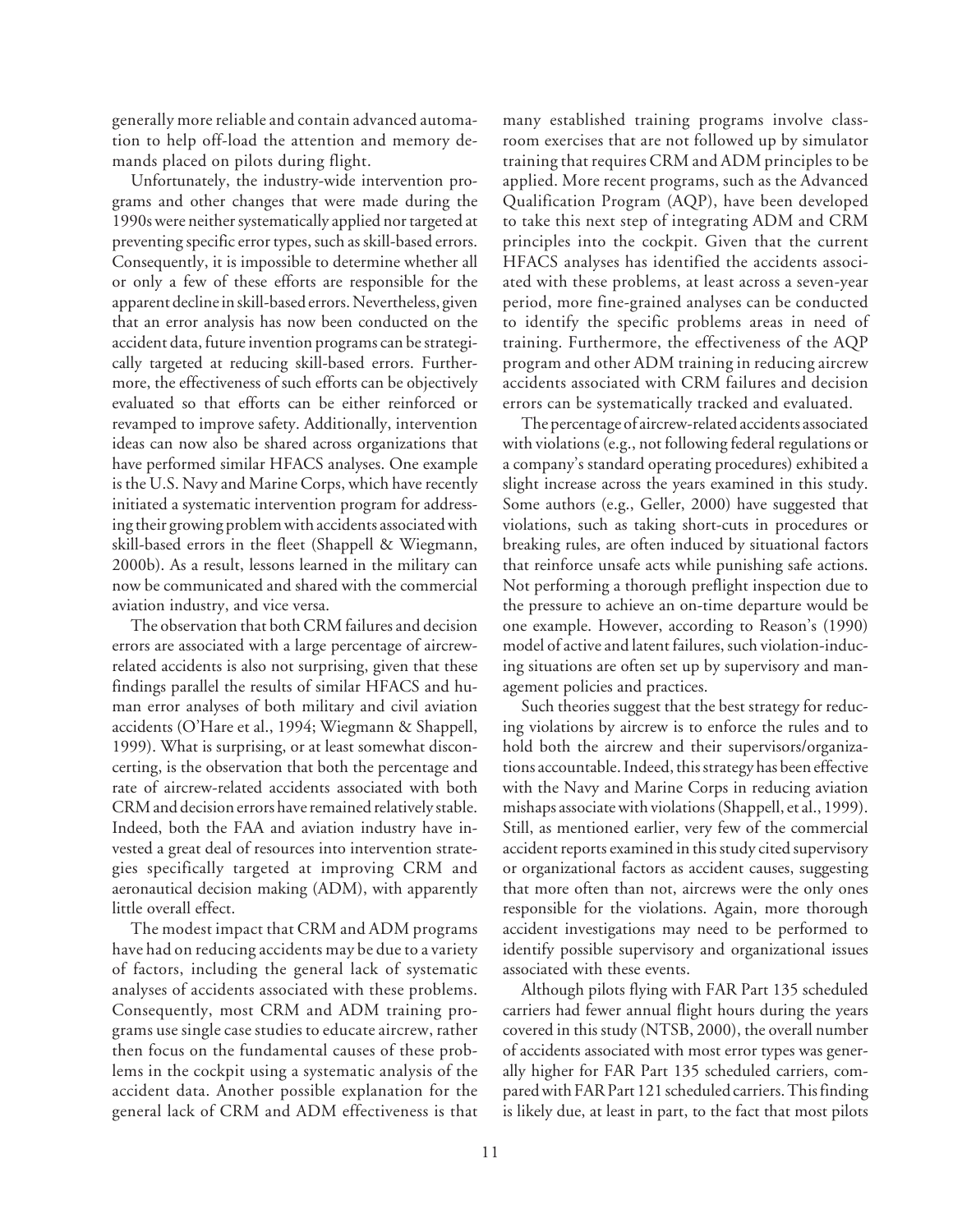flying aircraft operating under FAR Part 135 are younger and much less experienced. Furthermore, such pilots often fly less sophisticated and reliable aircraft into areas that are less likely to be controlled by ATC. As a result, they may frequently find themselves in situations that exceed their training or abilities. Such a conclusion is supported by the findings presented here, since a larger percentage of FAR Part 135 aircrew-related accidents were associated with the physical/mental limitations of the pilot. However, a smaller percentage FAR Part 135 aircrew accidents were associated with CRM failures, possibly because some FAR Part 135 aircraft are singlepiloted, which simply reduces the opportunity for CRM failures.

These differences between FAR Parts 121 and 135 schedule carriers may be less evident in future aviation accident data since the federal regulations were changed in 1997. Such changes require FAR Part 135 carriers operating aircraft that carry ten or more passengers to now operate under more stringent FAR Part 121 rules. Thus, the historical distinction in the database between FAR Part 135 and 121 operators has become somewhat blurred in the years extending beyond the current analysis. Therefore, future human-error analyses and comparisons across these different types of commercial operations will therefore need to consider these changes.

## **SUMMARY AND CONCLUSIONS**

This investigation demonstrates that the HFACS framework, originally developed for and proven in the military, can be used to reliably identify the underlying human factors problems associated with commercial aviation accidents. Furthermore, the results of this study highlight critical areas of human factors in need of further safety research and provide the foundation upon which to build a larger civil aviation safety program. Ultimately, data analyses such as that presented here will provide valuable insight aimed at the reduction of aviation accidents through data-driven investment strategies and objective evaluation of intervention programs. The HFACS framework may also prove useful as a tool for guiding future accident investigations in the field and developing better accident databases, both of which would improve the overall quality and accessibility of human factors accident data.

Still, the HFACS framework is not the only possible system upon which such programs might be developed. Indeed, there often appears to be as many human error frameworks as there are those interested in the topic (Senders & Moray, 1991). Indeed, as the need for better *applied* human error analysis methods has become more apparent, an increasing number of researchers have proposed other comprehensive frameworks similar to HFACS (e.g., O'Hare, in press). Nevertheless, HFACS is, to date, the only system that has been developed to meet a specific set of design criteria, including comprehensiveness, reliability, diagnosticity, and usability, all of which have contributed to the framework's validity as an accident analysis tool (Shappell & Wiegmann, in press). Furthermore, HFACS has been shown to have utility as an erroranalysis tool in other aviation-related domains such as ATC (HFACS-ATC; Pounds, Scarborough, & Shappell, 2000) and aviation maintenance (HFACS-ME; Schmidt, Schmorrow, & Hardee, 1998), and is currently being evaluated within other complex systems such as medicine (currently referred to as HFACS-MD). Finally, it is important to remember that neither HFACS nor any other error-analysis tool can "fix" the problems once they have been identified. Such fixes can only be derived by those organizations, practitioners and human factors professionals who are dedicated to improving aviation safety.

#### **REFERENCES**

- Bird, F. (1974). *Management guide to loss control*. Atlanta, GA: Institute Press.
- Fleiss, J. (1981). *Statistical Methods for Rates and Proportions.* New York: John Wiley.
- Ford, C., Jack, T., Crisp, V. & Sandusky, R. (1999). Aviation accident causal analysis. *Advances in Aviation Safety Conference Proceedings*, (P-343). Warrendale, PA: Society of Automotive Engineers Inc.
- Geller, E. (March, 2000). Behavioral safety analysis: A necessary precursor to corrective action. *Professional Safety*, 29-32.
- International Civil Aviation Organization (1993). *Investigation of human factors in accidents and incidents* (Human Factors Digest #7), Montreal: Canada.